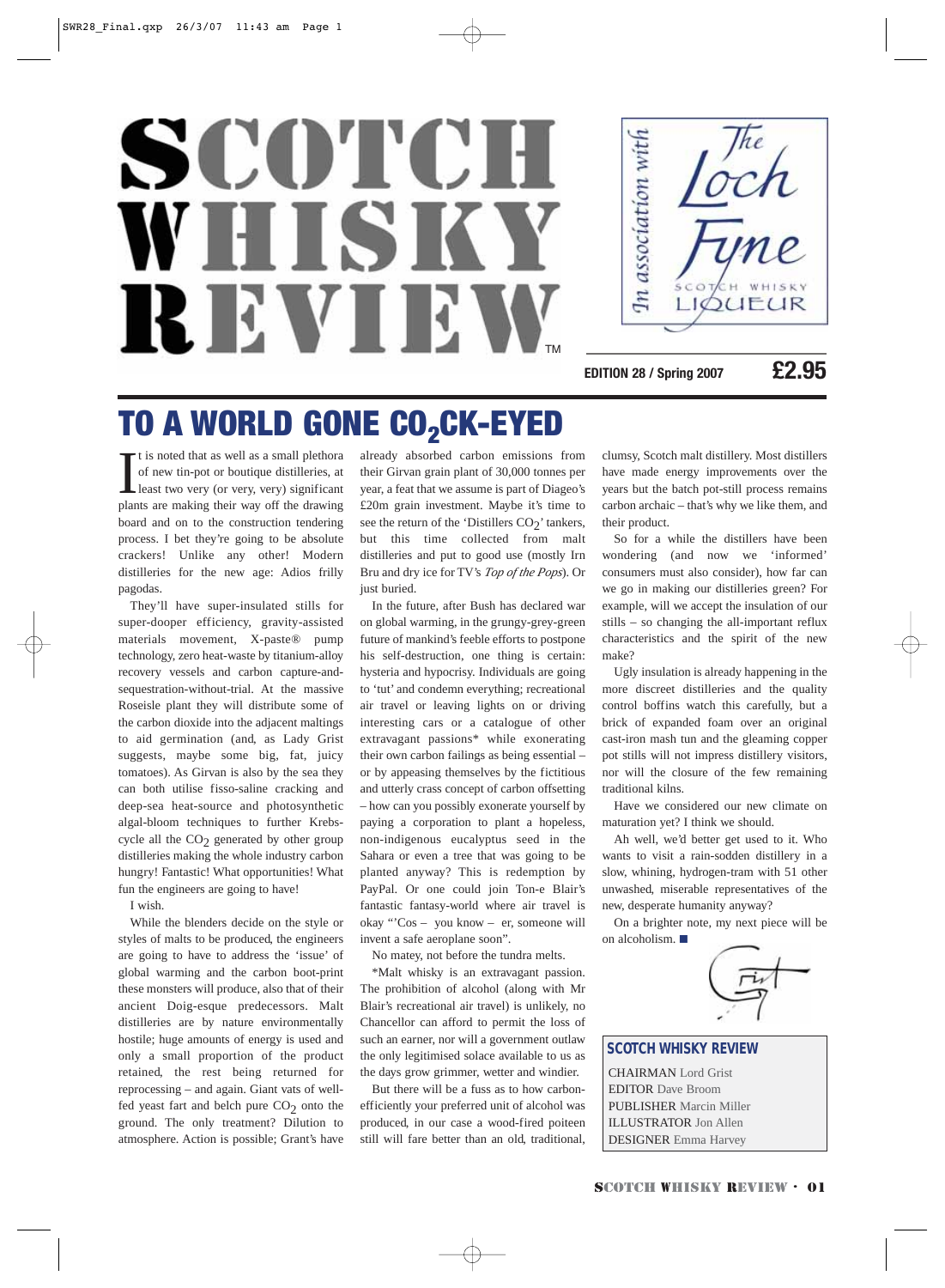## **ACROSPIRE**

## What a Koch-up

Those of you with an interest beyond whisky (there must be someone out there) may have noticed reports of a scandal involving fake wine which made the broadsheets recently.

A German wine dealer, Herr Rodenstock, is having his collar felt by the FBI for allegedly masterminding a scam which saw a bottle of 1787 Château Lafite, purporting to come from the cellar of Thomas Jefferson, being sold for \$500,000 to William Koch, a Miami-based billionaire.

Koch had no reason to believe there was anything wrong with the bottle (one of a number of Lafites 'discovered' by Rodenstock). After all, it had been verified

by the auctioneer, Christies, who had a 'close' relationship with the suspect.

The **SWR**'s fraud desk has been aware of this investigation for some while now and has been told that the Jefferson Lafite is liable to be only one of a large number of faked bottles now nestling in the collections of wealthy wine lovers.

We are mildly amused to see that wine fans can be as deluded as whisky collectors but at least Mr Koch reported the main suspect to the authorities, rather than inviting him ben the hoose for a wee dram as one distiller who was caught out in the fakes scandal did when the man in question came to call. We await the launch of a Lafite 1787 Jefferson 'Inspiration' soon.

One question is nagging us however. Will anyone ever question the modus operandi of auction houses?

It strikes us that there are precious few checks and balances in operation and should the buyer discover he has been sold a pup then the auction house absolves itself of any responsibility – even if, as has happened on a number of occasions, it has been warned in the first place that the bottle was suspect.

It surprises us that a Scottish auction house where the bulk of the fake whiskies were sold is still maintaining that they were genuine despite concrete proof to the contrary.  $\Box$ 

## No such thing as a free launch (part I)

Trying to corral drinks 'writers' into one place to tell them about your **wonderful** brand is becoming increasingly difficult. In addition it's also virtually impossible to keep any new plan a secret, so hats off to Chivas for managing to do both at the same time by literally keeping a bunch of hacks in the dark at the launch of the new Longmorn 16-year-old.

The event took place at Dans le Noir, a restaurant where you eat in the pitch darkness. Quite how you guide food or indeed Longmorn 16-year-old to your mouth I know not, but it's a French thing and therefore a Chivas thing as well.

This novel way of launching a brand – you can't see the pack, the whisky is being poured in your ear, the person next to you has their hand up your kilt – was too much for one attendee who, after a minute in the murk, had to be led out gibbering and screaming like a small child. (*It was more whimpering than screaming. M.*) Rumours that he bore a marked similarity to the

publisher of the **SWR** are nothing more than wild supposition.

Come to think of it, Chivas has a habit of freaking hacks out. On midsummer last year they threw a midnight "beach party" on Orkney which mutated into a recreation of the Wicker Man. This so disturbed one journalist that soon after he resigned his position as editor of another whisky magazine and retired to a life of peace and quiet in the Norwich area. ■

### A great experiment (reversed)

I t's well known that our great leader, Comrade Kim Il Blair, the Victor of Baghdad (may his praises be sung forever), is uniquely responsive to public opinion.

That being so, readers may be interested in the petition at the Government's E-Petition website that states: "We the undersigned petition the Prime Minister to abolish the duty on whisky."

If you think it will make the slightest difference you can sign on at: *http://petitions.pm.gov.uk/Whisky/* ■

**A** breathless press release whooshes<br>into our email at SWR HQ.<br>"Diageo make £100m investment into our email at **SWR** HQ. "Diageo make £100m investment in Scotland."

Diageo PR triumph

"Interesting", we think and read on to find a personal invitation to call the Diageo MD Scotland, with details of his direct line. "Unusual", we think. Naturally we immediately pick up the phone. A recorded message greets us:

"B\*\*\* D\*\*\*\* is on annual leave, returning to the office on 26th February. Please leave a message." 26th February was approximately two weeks after the momentous announcement.

So we left a message. Oh yes, we did. ■

### Gratuitous plug

The Classic Expressions project of Neil Wilson and Ian Buxton is close to launch. Avid readers will remember that Classic Expressions aims to reprint facsimiles of lost whisky classics (*that'll be mouldering old books which noone read in the first place, Literary Ed*) and make these available in limited editions with a very clever searchable CD-thingy so you can read the whole book on your computer, if you're sad enough. Mr Buxton now tells us that they have nearly enough orders to press the button on the first two reprints and have active plans for several more titles.

Visit their splendid and well informed website at *www.classicexpressions.co.uk* for If you have anything for inclusion in these pages, please e-mail news@scotchwhiskyreview.com | more details. ■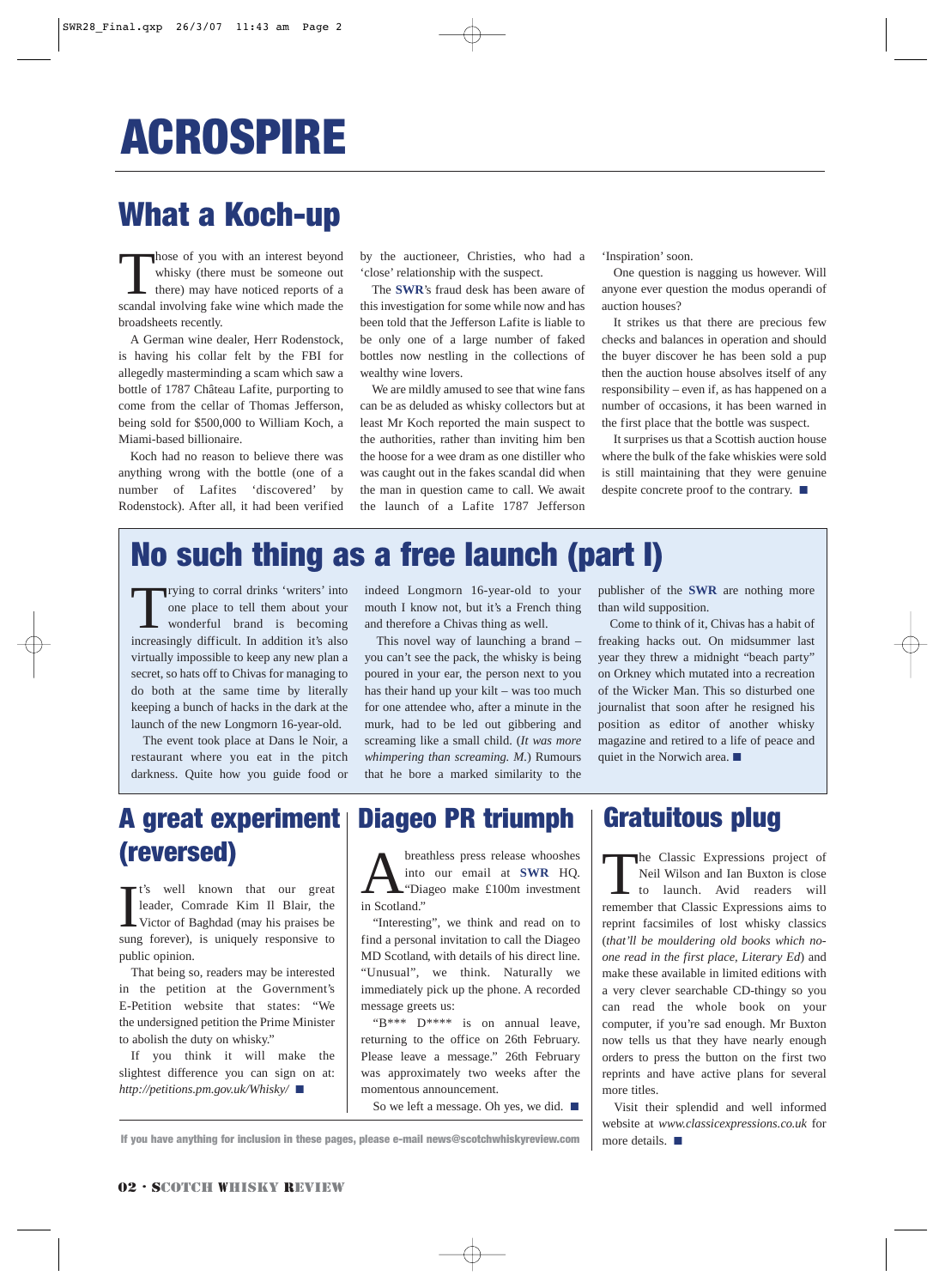# NEWS AND REVIEWS

### No such thing as a free launch (part II)

The other technique used by distillers is to entice the venal members of the Fifth Estate to the launch with promises of free gifts. Upon departure, guests at the launch party for the new Balblair vintages were presented with a generous 'goodie bag' containing whisky and various Oscar-style gifts.

Chief amongst these was a specially commissioned crystal paperweight commemorating the launch (doubtless selected after many hours of anxious discussion in the Balblair marketing department). So which tired and emotional London-based drinks writer was spotted only hours later trading her memento for cigarettes on the steps of a nearby cocktail bar? ■

## Caption comp

## Greatest living Scotsman

**B** opinion of whisky drinkers with<br>Canadian arts website www.canoe.ca<br>Apparently you'll be pleased to learn be opinion of whisky drinkers with Canadian arts website *www.canoe.ca* Apparently, you'll be pleased to learn, he can't abide Scotch whisky or the people who drink it.

"There's a snobbishness involved in it," Connolly says of Scotch connoisseurs. "They're like wine snobs. The rarer it is, the

more they like it. They say: 'Oh, have you

ever had Old Snackitty Bockitty? Oh, you gotta try it!' They all try to get into the rare ones to look very learned."

"And they all tend to be golfers, and that pisses me off. It's so racist, sexist, it''s anti-Semitic; it's everything I dislike. The champion of the world wouldn't be allowed in half the clubs of the world because he's a darker shade than they like."

Billy Connolly is a comedian. ■

## Make your mind up time

ike the rest of the industry we are truly enervated by the continuing crusade to match food and whisky. (*Don't you mean excited? Ed.*) No… enervated. Anyway, we can only imagine how exacting it must be to carefully match the nuance of each whisky with the subtleties of each food. We were therefore hugely excited to see that at Whisky Lie (sic)

recently there was a stand offering cheeses which were perfectly matched with specific whiskies. Judging by the crowds this was a huge hit, though at the end of the day we couldn't help but overhearing the bekilted barrow boy manning the booth confess that he had accidentally been serving the wrong pairings for a while… and that no-one had complained. Ahh the exactness of science. ■

**Photographed during a recent press trip** to Speyside, **SWR** would like to know precisely what young Rob Allanson, the to Speyside, **SWR** would like to know precisely what young Rob Allanson, the

affable, new Editor of *Whishy Magazine* set his sights on? Entries to the usual address please; *news@scotchwhiskyreview.com* ■

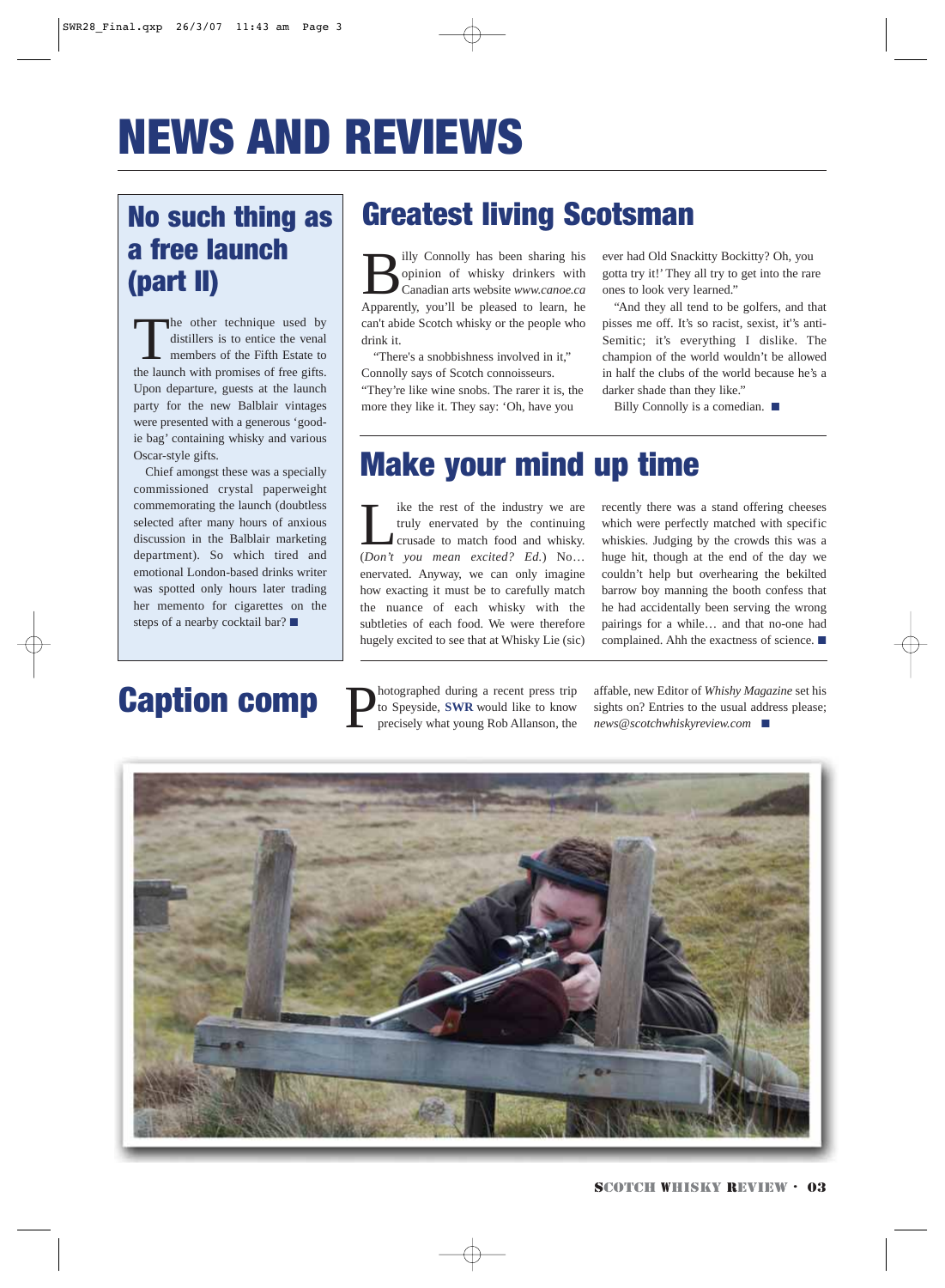# NEWS AND REVIEWS

## **Tardis**

**O**<br>have a quick shooftie at the<br>Blackwood's Shetland "Distillery"<br>site (that's *www.shetlandwhisky.com*) when have a quick shooftie at the Blackwood's Shetland "Distillery" the following caught our eye:

"Two 12 (70cl) bottle cases (24 bottles) plus your FREE 2% Angels Share of four 5cl miniatures – all bottled at 46% a.b.v. Your first case will be of three-year-old (ready late 2006) and your second case will be of fiveyear-old (ready late 2008)"

Now, unless Shetland operates outwith the known space-time continuum (*having been in Lerwick I'm not so sure that it doesn't, Ed*) we're wondering how many people have received their bottles of three-year-old whisky from a distillery which has yet to be built. Must be an oversight and I'm sure our friends at Blackwood will take down that page immediately.

Intrigued by this, we decided to see how far advanced the distillery on Unst had progressed, so we had a gander at the Shetland Regional Government site. A planning application has been lodged for the site at Saxa Vord, (it's PL2006/335 if anyone is interested), but it is for warehousing only. No mention of a distillery. The plot thickened.

Then, just as we were going to press came the following news. Apparently Blackwood has now pulled out of Unst and is now heading back to its original proposed site at Catfirth, South Nesting. That's the one which was refused planning permission on a number of grounds though, of course, that wasn't mentioned when the Unst deal fell through...

Instead Blackwood placed the blame for the collapse of the Unst deal on the owner of the former airforce base – Military Asset Management (MAM) which is apparently turning the site into a holiday resort.

The disagreement centres on the work needed on the buildings which Blackwood claimed were to be turned into its distillery (or warehouses). The firm claims that MAM originally offered to lease it a "fully paid for and fitted-out distillery." At the end of 2006 however the offer was allegedly withdrawn and and a lease of the empty buildings was offered instead. Blackwood claims it tried to buy these from MAM but then baulked at the work needed to make them suitable for use. This added cost on top of the distillery was

cond-sidered "too high."

This surprises the **SWR** somewhat as it suggests that Blackwood wasn't paying for its own distillery to be built, merely leasing back a fully-kitted plant from a third party. Surely all the funding for a distillery has been in place for many years? It couldn't have been invested elsewhere... could it?

Anyhow, MAM claims that Blackwood accepted its proposal in October but then pulled out in March. MAM's boss Frank Strang said: "why they are not going forward is purely up to them. We are disappointed, we felt that we tried everything to get them over the line."

The Blackwood line is that the buildings needed "significant additional work which... amounted to higher than anticipated works and the identification of costly and timeabsorbing additional surveys to be completed before planning applications could be submitted." It is estimated that this would an additional year before distilling could commence, claimed Caroline Whitfield,

### Sour grape finish?

I canning the Scottish papers the other week we couldn't help but notice a(nother) feature on Bruichladdich and its Port Charlotte distillery. We were surprised however to note that Mark Reynier calls Bruichladdich the only independent distillery on Islay. What about Kilchoman? This oversight must have been down to the journalist in question having his fingers

Blackwood Distillers Chief Executive.

She didn't divulge quite how this time scale would change now the firm is back to Square One at Catfirth. Maybe that strange warp in the space-time continuum is at work again. Equally, the **SWR** is somewhat surprised that Blackwood – after so many years of (presumably) planning its distillery apparently only now realises that it could involve building work... and spending its own money.

"We really did want to make a difference (on Unst)," Ms Whitfield added." However we will be making a difference to Shetland overall... Nothing ventured, nothing gained." Indeed. Nothing has been ventured... and certainly nothing has been gained. The **SWR** wonders what the investors in the Shetland scheme make of this and who Ms Whitfield now expects to build her distillery for her.

The Blackwood Distillers website informs us that Ms Whitfield's favourite colour is teal blue and, interestingly, she hates "cheating, arrogance, shoddiness, excuses." ■

numbed by the Islay breeze. It couldn't be sour grapes, could it?

Mark couldn't be annoyed that Kilchoman is now the most westerly Scottish distillery and the newest on Islay. Neither was it he who had been been heard demanding that the (fast-moving) miniatures of Kilchoman new make are "illegal" and should be taken off the shelves immediately. ■

## Hauns aff oor glens

The Cerberus of the whisky industry is at it again. Despite being rebuffed in January this year, the SWA is mounting yet another challenge to the right of Canadian whisky maker, Glenora Distillers, to use the world 'Glen' on one of its products claiming it "unfairly trades on Scotch whisky's international reputation" and infers that the whisky was made in Scotland. (*This will be why its maple leaf bedecked label says Canadian/Canadien* 

*single malt whisky then, Ed.*)

The distiller is somewhat amazed by the continuing challenge to Glen Breton. After all the distillery is in Glenville and is situated close to Glenora Falls. Glencoe and Glendyer are not far away and as one -- not normally enraged -- member of the Scottish whisky community says in an electronic communication: "It's made in f\*\*\*ing Nova Scotia! SCOTIA!!" The SWA's Glen Barclay was not available for comment. ■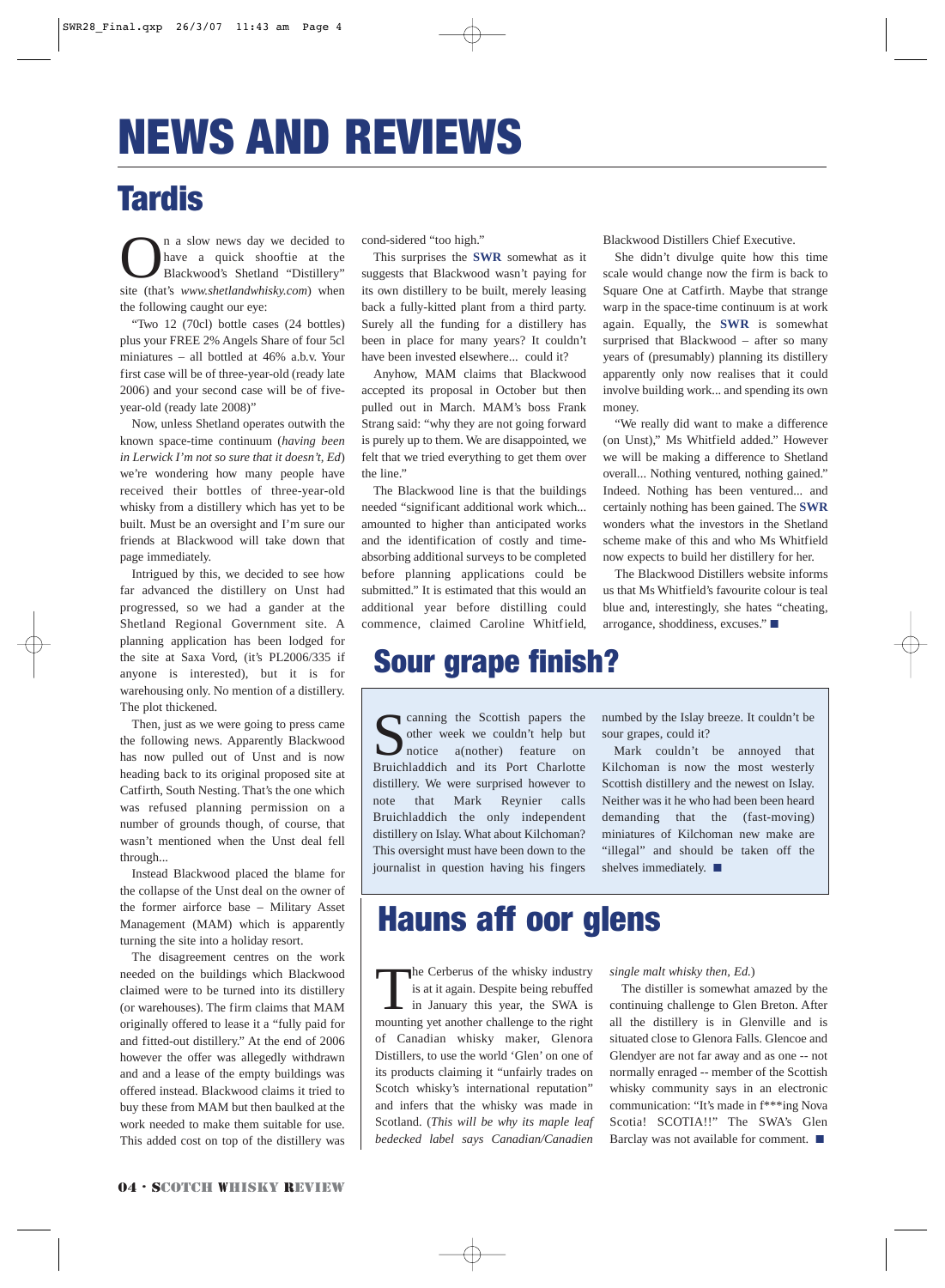## Well, gossip and hearsay mostly . . .

### Mrs Hewitt's diary

#### **MONDAY**

I'm rather worried about Gavin. Lately he's taken on the appearance of a rather morose Robertson Hare in *All Gas and Gaiters*, sitting in his silk dressing gown, toying with his Rice Crispies at breakfast, and gazing forlornly at the Appointments page in the *Times*. He rarely even has time to play with the cat. I can't even tempt him with a nice Abernethy. It's all to do with that ghastly job he decided to take in Scotland.

#### **TUESDAY**

Gavin really no better. And now it's because of those horrible lawyers in Atholl Crescent. First of all they told him he couldn't eat Manx Kippers for breakfast. Then we had to forgo the Pure Honey on our crumpets at tea time. We weren't allowed to serve Spiced Tea at Christmas,

and now they've told him he can't listen to Glen Campbell any more. What next?

> Gavin is very worried about the nasty Indian gentleman who is apparently trying to buy Scotland in order

to send it all to somewhere called Mumbai – try as I might I can't find this place in Gavin's 1952 World Empire Atlas. But Scotland is such a small and insignificant country, would anyone really notice, I ask him? "Hugh says it could be his pension on the line" he snapped back harshly. Poor Hugh, always worried about his pension …

#### WEDNESDAY

That man called Paul 'phoned again about sorting out the frogs. I thought Gavin was more concerned about moles – at least that what he muttered when he went out to the garden shed again last night – but perhaps we have a plague of frogs to deal with too. It's a real pestilence.

Apparently Paul and the others are all very angry with Gavin for something he did with stamps. They say it's cost them lots and lots of money and now they might stop paying for his nice little office in Edinburgh. I think it's all too cruel. After all, what has the price of stamps got to do with him? Anyone would think Gavin looked as though he ran a Post Office.

#### THURSDAY

A rather pompous Scotchman called Grant keeps 'phoning when Gavin's in the

Dom publisher, serial divorcee, seeks sub-editor to be my new young plaything. Come and grovel to me if you dare!

Whisky writer seeks blonde for patronising and sexist tasting note. Must have big tits.

two of cask-strength malt. References essential. Box 57

shed and says "Do you have any idea who I am?". Silly little man – of course I don't.

Gavin brought home something from the office called Vesta Beef Curry and left it in the pantry. "We'll all be eating this soon if we don't watch out" he grunted as he made for the shed. Silly Gavin. When I looked I could see it was dried cat food, so I carefully made some for their supper. Oh dear – within half an hour they'd made a terrible mess on Gavin's favourite silk dressing-gown. I'll have to pretend it's at the laundry with the linen.

Paul apparently is from the Northern part of England – I think that where Geordies come from. Gavin says he's far too big for his boots, "but as long as he keeps the frogs at bay I suppose I'll have to put up with him". I must say I think he's rather charming on the telephone.

#### FRIDAY

"I'm Ard', would you like to be my Port Ellen?" Whisky enthusiast seeks lady with strong liver to share long walks on the beach, evenings in by the fire and the occasional bottle or

I'm rather worried about Gavin. He says he'd rather be back in Finland, which is odd because he always hated it when we were there. Now he says he has to play hardball with the Indians – but the last time he played cricket he knocked himself out with his own bat. I do hope he's careful. ■

## Lonely hearts

Whisky collector seeks lady for light bottle dusting duties and maybe more. Box 7

Ardbeg fan seeks something very young. Name and address withheld.

Accomplished and vivacious Shetland business lady seeks distillery for adult fun and mutual satisfaction but no long term commitments. I've been looking for so long, please call me now! Box 666

Generous Indian gentleman of independent means seeks impoverished long-term companion for romance and who knows what else. Must be prepared to travel. Box 1844

Box 21%

Box 13

Box 38

Bi Russian plutocrat WLTM anyone thinking of selling a distillery for a good shafting. Possibly could exchange Deluded idiot, planning to build home on Islay and integrate into local community, seeks lady for same. GSOH essential.

for soccer team. Box 433

Singlemalt TV guy seeks Wall Street investor. One, just one... please? Box 625

Lonely distiller with time on his hands urgently seeks malt, no questions asked. Any age, the more the merrier. And I'm prepared to pay as much as you want for it. Box 135

Continued on Page 19 ….. ■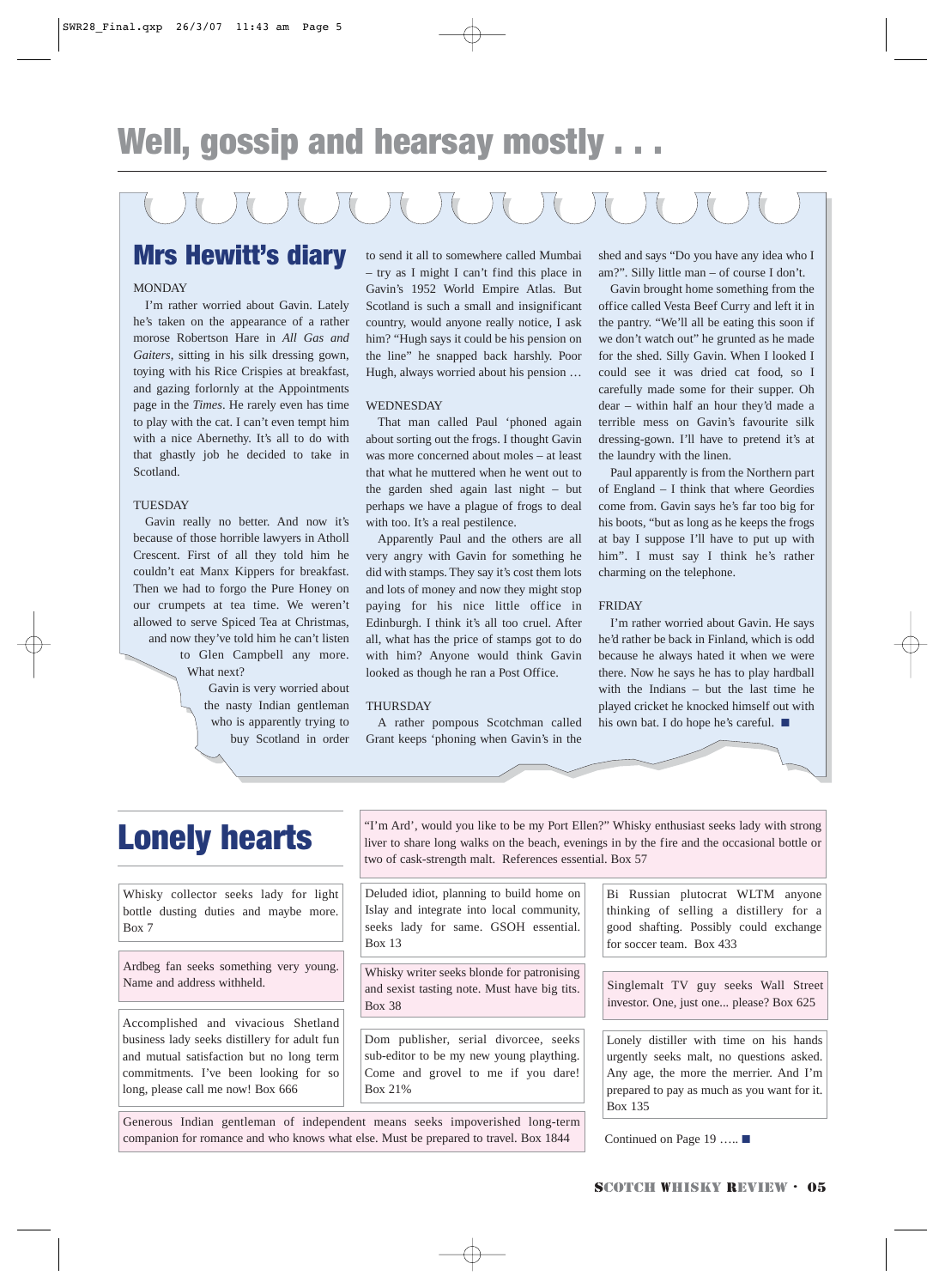## NEWS AND REVIEWS

## Keeping up with the Joneses Roseisle

In February, Diageo took the industry by<br>surprise when it announced a £100m<br>investment in its Scotch infrastructure.<br>Capacity is to be increased significantly at its n February, Diageo took the industry by surprise when it announced a £100m investment in its Scotch infrastructure. Cameronbridge grain plant and a giant new malt distillery is to be built adjacent to its maltings at Roseisle on the Moray coast.

"The future is looking better and better," says Brian Higgs, Diageo's malt distilling director. "This is the first time in a good number of years that we're seeing serious sustainable growth. If we didn't start planning today we're not going to be in the right place in five, 10, 15 years time.

"Everyone is asking if it's the right thing to do, is it too big a commitment? We've looked at the figures, we've looked at growth and this is our answer. It's a positive signal for all of Scotch."

It is only when the size of the Roseisle plant was revealed that the trade could see how serious Diageo expects this 'sustainable growth' to be. Roseisle is to contain 14 stills and will have a capacity of 10 million litres, double the size of Dufftown, currently Diageo's largest plant. In addition, the **SWR** has been told by one senior figure in the firm that this upping of capacity was a 'conservative' move, which 'might well be replicated in the future'.

The trade was surprised by the move mainly because, unlike most of its rivals, Diageo has recently appeared to be reluctant to up production levels. Even last year many of the firm's sites were on short-term working. "It does seem a contradiction," admits Higgs, "but we knew the industry was coming back up. I see this as a vindication of keeping these sites open when we faced a downturn. The easiest thing for us to have done was to mothball distilleries, but we wanted to maintain the diversity of all of our 27 distilleries."

The question as to which style of whisky will be made at Roseisle has not yet been answered, although the **SWR** wonders whether the firm would want to have 10m litres of one style suddenly appearing in its inventory as it could tilt the flavour balance. American coopering industry must be happy as well because Diageo will have worked out how many new barrels it will need. It will have, won't it?

Responding to mutterings that this will result in Diageo closing smaller sites, Higgs said: "Who are these people? I can assure them categorically that this is not the case." ■

### Girvan

**Reports** are swirling around the trade that Wm Grant is also set to jump on the distillery building bandwagon with a new development at its trade that Wm Grant is also set to jump on the distillery building bandwagon with a new development at its Girvan grain plant. Depending on who you talk to this is either a new/larger grain facility or a malt plant. The Dufftown firm is, however, keeping remarkably tightlipped on the issue... as it is about its new Irish whiskey The Knot: "a shot for real drinkers, not for kids" according to its website *www.shotoftheknot.com* before adding "drink responsibly". Glad there's no confusion there then. ■

### Fit's this?

No sooner had these three plans been<br>announced than the **SWR** gets<br>wind of yet another new distillery. announced than the **SWR** gets wind of yet another new distillery. The **SWR** is sworn to secrecy as to who is building this (something to do with 'due diligence'... an ironic phrase in the circumstances since most of Roppongi is already in on the news) so all we can divulge is that it will be near Huntly.

In an exclusive interview with **SWR**, one local independent bottler stated: "you must be f\*\*\*ing mad to want to build a distillery." Any connection between him and the plans are pure conjecture. "I'm not *au fait* with the plans," he continued showing a previously hidden facility with language other than Doric, "but it wouldn't surprise me if construction hadn't started by June with a view to completion in April or May 2008. It could cost £3m and there's no external investment. I would estimate that the size will be 'reasonably large'. We can therefore expect something bigger than Edradour but smaller than Roseisle.

### PC corner

only two days later, Bruichladdich<br>announced that it too was<br>building a new distillery... or at<br>least has annlied for planing permission announced that it too was building a new distillery... or at least has applied for planing permission to build its long-mooted 'Port Charlotte' plant which will house the equipment snaffled from the now demolished Inverleven plant in Dumbarton. (My, how Chivas would have liked to have bought Allied before it ripped down a grain distillery complete with its own malt plant). Those interested in the plans can study them in the Spar in Port Charlotte.

Out of interest, the **SWR** was wondering if one of its multitude of readers with a legal bent could answer this question. If 'Port Charlotte' was one of the names used by DCL's now defunct Lonchindaal distillery is it not still, technically, a Diageo trademark?

Answers on a postcard to the usual address please. ■

"I've spoken to the loon behind the scheme," he added, "and I believe that he's decided to do this because he's totally frustrated at trying to buy a distillery." He said there was no truth in the rumours that the mystery man had had an agreement to purchase a plant, but before the deal could be done, the firm selling it was swallowed up by another distiller who then reneged on the deal.

"Right enough, I know that he's called other distillers on numerous times leaving messages – including one where he stated he was willing to pay £20m for one distillery, but the call was never returned. Part of it comes down to the fact that the big guys don't know what they are doing. I got a letter today saying a major distiller is stopping sales of bulk goods and cancelling all contractual arrangements. Because of the success of new markets, coupled with shortages and under-filling, they've come to the decision they won't have enough stock in four or five years time. I'm not surprised that he's decided to build his own." ■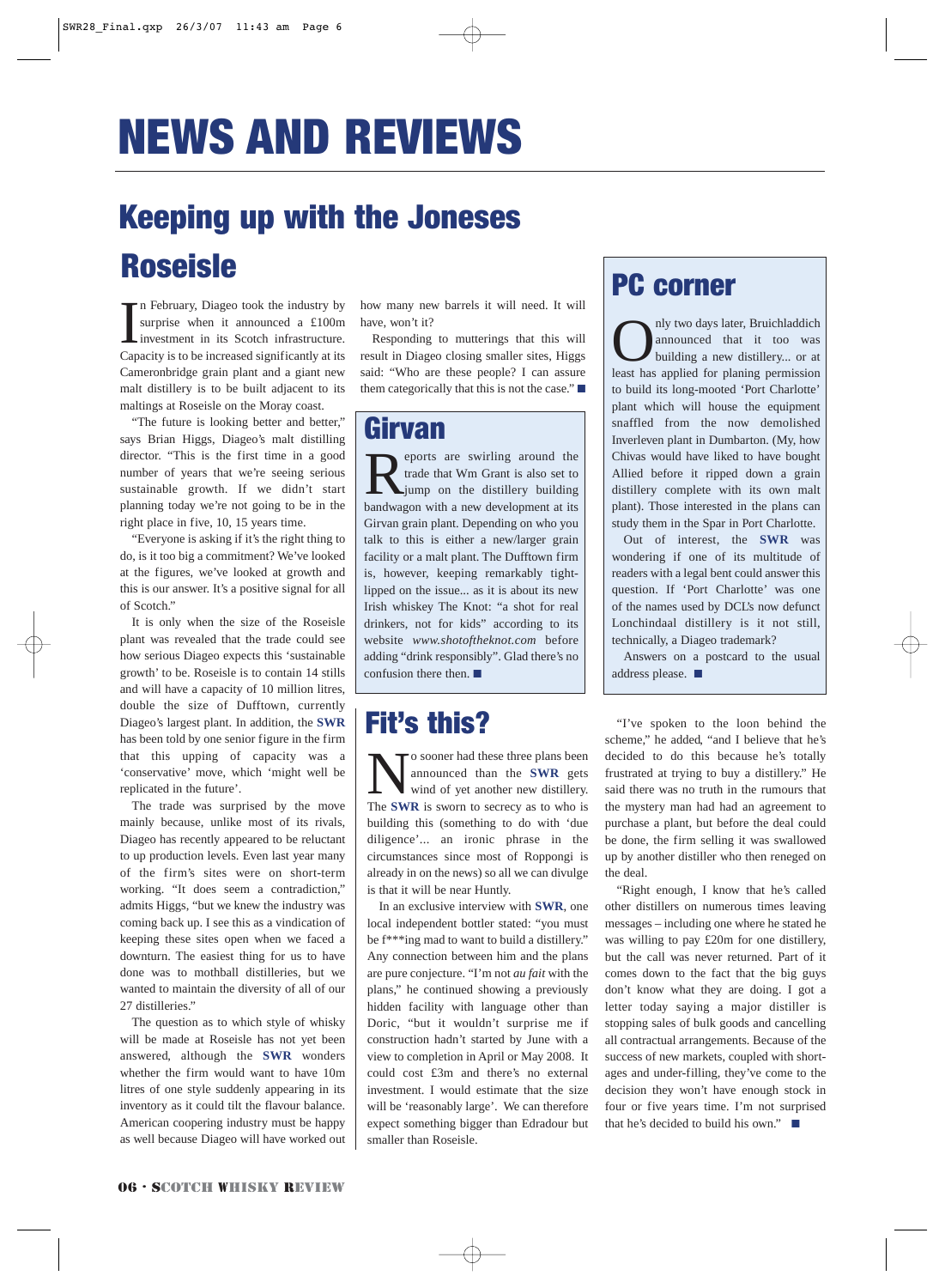## Editor's column by Dave Broom

The news came through when I<br>was in Japan with a bunch of<br>distillers. At first everyone thought<br>there were one or two too many zeros in the was in Japan with a bunch of distillers. At first everyone thought there were one or two too many zeros in the press release: £100m? When it was confirmed as being true glasses were raised. The feeling that the good times had returned to Scotch was now underlined in red about, well, 100 million times. Even now, a month after the news, it is still seen as the most positive commitment to the long-term future of the Scotch whisky market and rightly so.

After all, anyone who didn't welcome this investment would be considered a churl, but for argument's sake, it might be worthwhile stepping back and asking a few questions about how it may pan out in the future.

The size of the Roseisle super-distillery is the first thing to try and get to grips with: 10million litres per annum? That's twice as large as Dufftown, Diageo's current largest site. Why would a firm whose Speyside plants were on short-term working less than 12 months ago suddenly make such a dramatic volte face? Why weren't they cautious? Why not increase production across the estate and, if necessary, subcontract with other non-company plants as in the past? If you assume that production targets are calculated by taking the wildest claims of sales and marketing and then cutting them in half, then how much whisky does Diageo think that they will be selling over the next decade?

The question is answered by looking at where they -- and the rest of the industry - believes that whisky will be sold. The industry all agrees that this new golden age is heavily reliant on the success of the BRIC economies (otherwise known as Brazil, Russia, India and China, by the way), yet are they the guaranteed successes we are told they will be?

The growth of Scotch in all these countries is predicated on a strong economy and the subsequent growth of an affluent middle class drinking imported (global) brands. At first glance Brazil seems to be in the right place for this to happen, but if anything its economy has stalled. While there is undoubted growth across Latin America it is not an explosion.

India's potential remains bedevilled by the ongoing tax issue and until that is resolved (and no-one knows when that may be) Scotch remains stalled. In addition, although the domestic market for Indian whisky is larger

than Scotch's global sales, is there any evidence that the Indian consumer will switch en masse to blended Scotch? It fits the bill, no doubt about that, but while for me India looks the most likely of the BRICs to fly, it remains a totally new and therefore unproven market.

In Russia, sales are growing across all price levels, there is an emerging middle class but it has to be

said there is also a widening gap between rich and poor. Distribution agreements can be 'interesting' shall we say and though this is a large country there's no evidence that whisky is spreading outwith the Moscow/St Petersburg axis.

More worryingly, Russia is in the grip of an increasingly authoritarian and centralist regime. The country controls much of western Europe's gas supplies and is not averse to using grand political gestures to reinforce this point. In its current mood, Russia could easily apply more swingeing controls to imported spirits. Last year the market was plunged into chaos as the Russian government decided to change its tax stamps before it had even printed the new stamps or issued the correct paperwork. This resulted in no spirits being imported for months and for a time no spirits, domestic or imported, on sale. Put simply, Russia is potentially very volatile.

Then there's China. Yes, the Chinese appear to have taken to whisky in a big way, but sales are still only at the two million case mark. A lot, for sure, but that's only 1% of the country's total spirits market and, in case we overlook the fact, Jack Daniel's and Absolut are growing as fast as Scotch.

In other words, while the Chinese are drinking more blended whisky, they are not abandoning their own domestic spirits and are looking across other categories as well. In addition, everyone has decided to let Chivas 12 and Walker Black slug it out before entering the fray.

As it stands therefore, Scotch in China is a 12yo blend drunk by the young educated elite who may turn out to be closer to their cousins in Taiwan and be extremely fickle when it comes to sticking with spirit categories... or brands. In any case, building a market long-term on a 12yo brand rather than a strong standard market is dangerous.



Dave Broom (left) presents fellow drinks writer Chris Orr with his Icons of Buckfast 2007 Award

China is mind-bogglingly huge and the opportunities are, I agree, fantastic but longterm success is by no means guaranteed partly because it is becoming evident that the foundations of the Chinese economic boom are not as strong as many have believed. The economy could – some say will – slow.

OK, so these are worst-case scenarios and I am sure that the industry as a whole has long-term plans in place to ensure long-term growth in these emerging markets. This isn't a repetition of the arrogance of the past where distillers believed that all they had to do to grow their brand was to rock up to a market and watch people fall over each other to grab the first bottle.

That said, those of us old enough to remember the 1970s know that whisky goes in cycles and that no boom is everlasting. So what happens to your new 10m lpa plant should the predictions prove to be less rosy than expected? Do you shut it down – or look at making savings elsewhere? It's hard to believe that such a large distillery would make a single style because the blended mix would be affected by 10m litres of one single flavour suddenly appearing in the inventory. I am not suggesting, as others have done, that Roseisle is part of some devious strategy on Diageo's part to centralise distilling. The £100m is a hugely welcome vote of confidence in Scotch, but should these projections not pan out then I cannot see them not favouring Roseisle over other plants in their estate.

I hope that none of these worst-case scenarios come true, but I can't help wondering if these projections are not overoptimistic. Everyone should hope they are not, otherwise history will be repeating itself once again. ■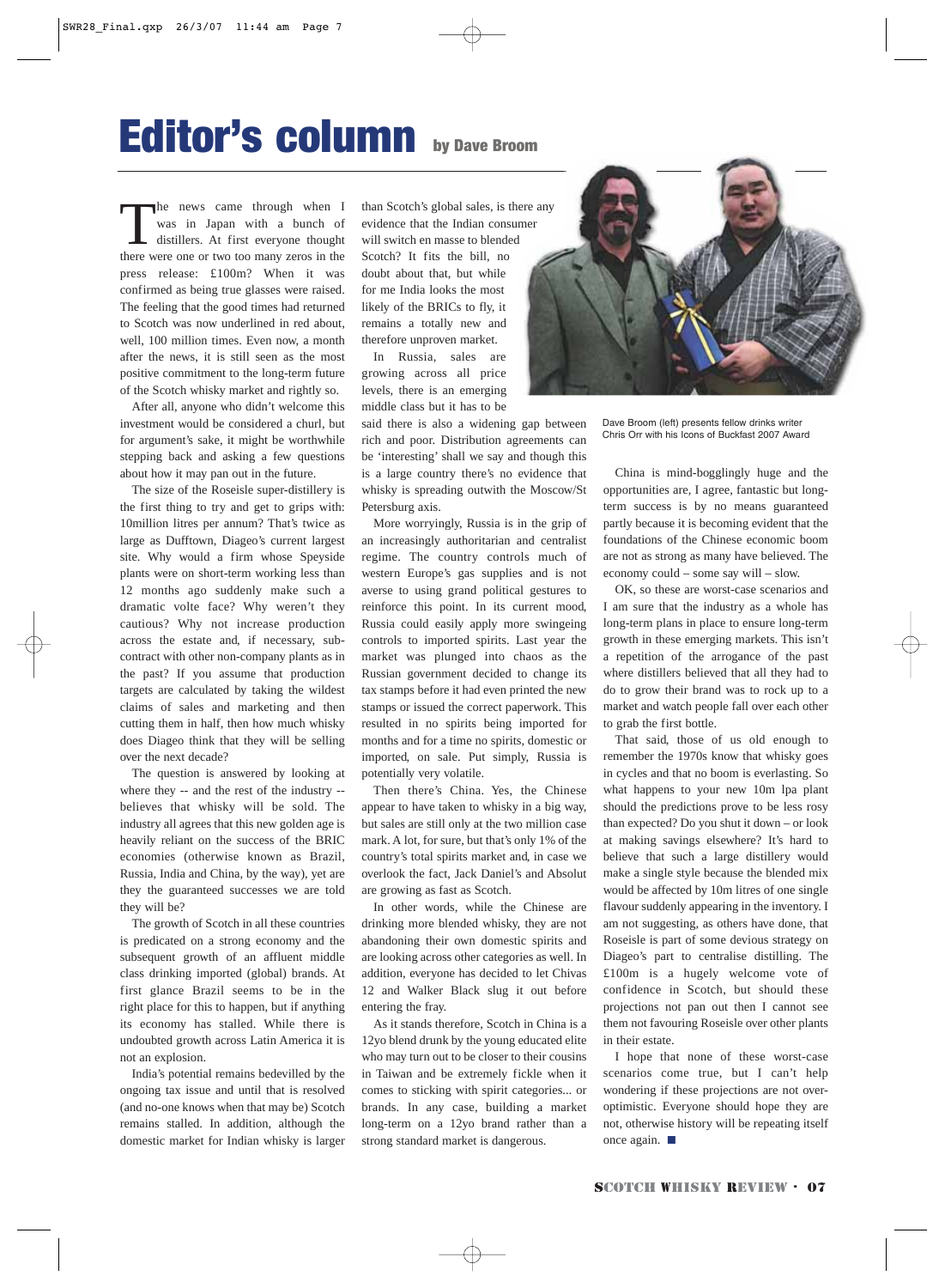## Alfred Barnard is unwell as told to Jon Allen

### London: Transport of delights unfulfilled

the same entrepreneur who invited me to something called Whisky Live! held in a tent in Glasgow, pressed an invitation on me for a similar event in the capital of the Kingdom. (How many of these gatherings does he hold?) On accepting, I had thought that I might do as I did last time and check up on the progress of local whisky distilling and hopefully plan a journey to the site (with luck incorporating usage of the fairly new Docklands Light Railway).

Entering the London event I found myself underneath a solid roof near the Palace of Westminster in the Royal Horticultural Halls. I thought that perhaps we were in for a festival of whiskies with solely floral notes. But that transpired not to be the case.

My enquiries amongst a crowd of knowledgeable whisky enthusiasts I met as to the health of the Lea Valley Distillery in Stratford to the east of the City, elicited blank looks. Scotland, Ireland, Wales, the United States of America, Canada, India, Japan and even Norfolk, were all mentioned as places with or about to have whisk(e)y distilleries... but London brought mention only of dry gin.

Suppressing my natural modesty, I pointed out to this group of 'Livers' (which rhymes with drivers, not givers) that the LVD was No. 4 and the last of the English Distilleries in the book that is referred to now simply by my name. It was producing 305,000 gallons of grain and 155,000 gallons of malt whisky. This, if my memory serves me after all this time, would have given it a place in the top 20 distilleries in Scotland back then.

On doing some research later via the wide web of the internet world, I discovered that it had probably closed down not long after I visited. I found this all the more difficult to comprehend because when I visited it, the transport links to the distillery were excellent. From a frankly extravagant choice which also involved omnibuses from the Bank, trains from Fenchurch Street and Liverpool Street stations, I selected the tram-cars from Aldgate. (*Alf, I warned you about this transport anorak stuff last time. No more. Ed.*)

The modern Olympic Games began seven

years after my guide was published. And I see that those scheduled for 2012 have been 'awarded' to London. The Lea Valley Distillery was situated bang in the centre of an area now entitled the 'Olympic

Park Zone' wherein the main Olympic Stadium is to be constructed.

What a missed opportunity. The owners could have cranked up the production a few years ago, accepted an enormous compensation package for the land, matured the spirit and bottled it as the Official Olympic Malt Whisky produced where the games are actually taking place. As well as bottling a special, expensively priced collectors' item, 'Olympic Spirit', the organisers might have arranged another called 'Over a Barrel' to placate the council tax payers of Greater London. As it is, the official drinks partner is called Coca-Cola. Presumably this has been preferred for its health-giving properties.

It is another opportunity missed in true British style. My earlier mention of Japan reminds me of some individuals who had a stand at WL in London and were importing single malts from that truly enterprising country. A few representatives of the organisation were Japanese, which you could have told just from their gentlemanly demeanour which set them apart from their occidental colleagues. However, I was 'looked after' by a large, bespectacled, bald man who insisted on wearing a short oriental-style dressing gown and a headband made from what is the modern Japanese flag.

He was particularly keen to show me a malt which had been given a secondary finish in a cask of Japanese Oak. When I expressed astonishment over the high price, he explained that there weren't many trees in **Japan** 

In response, I told him that I had seen a television programme about bonsai trees, and maybe the distillers should investigate letting



some of the oaks grow larger. He whispered conspiratorially that I wasn't to breathe a word to anybody but they did in fact use oak from Japanese bonsai trees to make their casks.

They are roughly the size of two thimbles joined together and the contact between the wood and the spirit means that maturation is complete in 3.76 seconds. With automated handling, something he assured me that the Japanese nation is famous for, the world domination of the malt whisky market is as good as theirs. I looked him square in the spectacles to see if I could tell if he was telling the truth. Nothing but a cold, hard stare was returned.

Recalling the ghastly experience of the Patent 'Ageing Apparatus' I was let into the secret of at Yoker distillery which I visited too early in my journey of discovery, I resolved to check on the character of my informant before retailing this story. I was told that he was from Poland.

As luck would have it, I had spotted a pony-tailed friend I made at Whisky Live! in Glasgow who sounded Dutch but was, in fact, Polish and made my way through the diverse throng to ask him about the big, bald chap. Greeting me, he kept pronouncing my name 'Ulf', which was overheard by a large group of nearby Livers and embarrassingly I was surrounded and forced to sign copies of a book on whiskies called *The Rare Malts* and never did get to enquire about the bona fides of his fellow countryman.

Perhaps I'll get the chance to ask him at the next Whisky Live! which should be along any moment if they are anything like omnibuses of which none come along for ages and then (*Right, that's enough. Ed*.) ■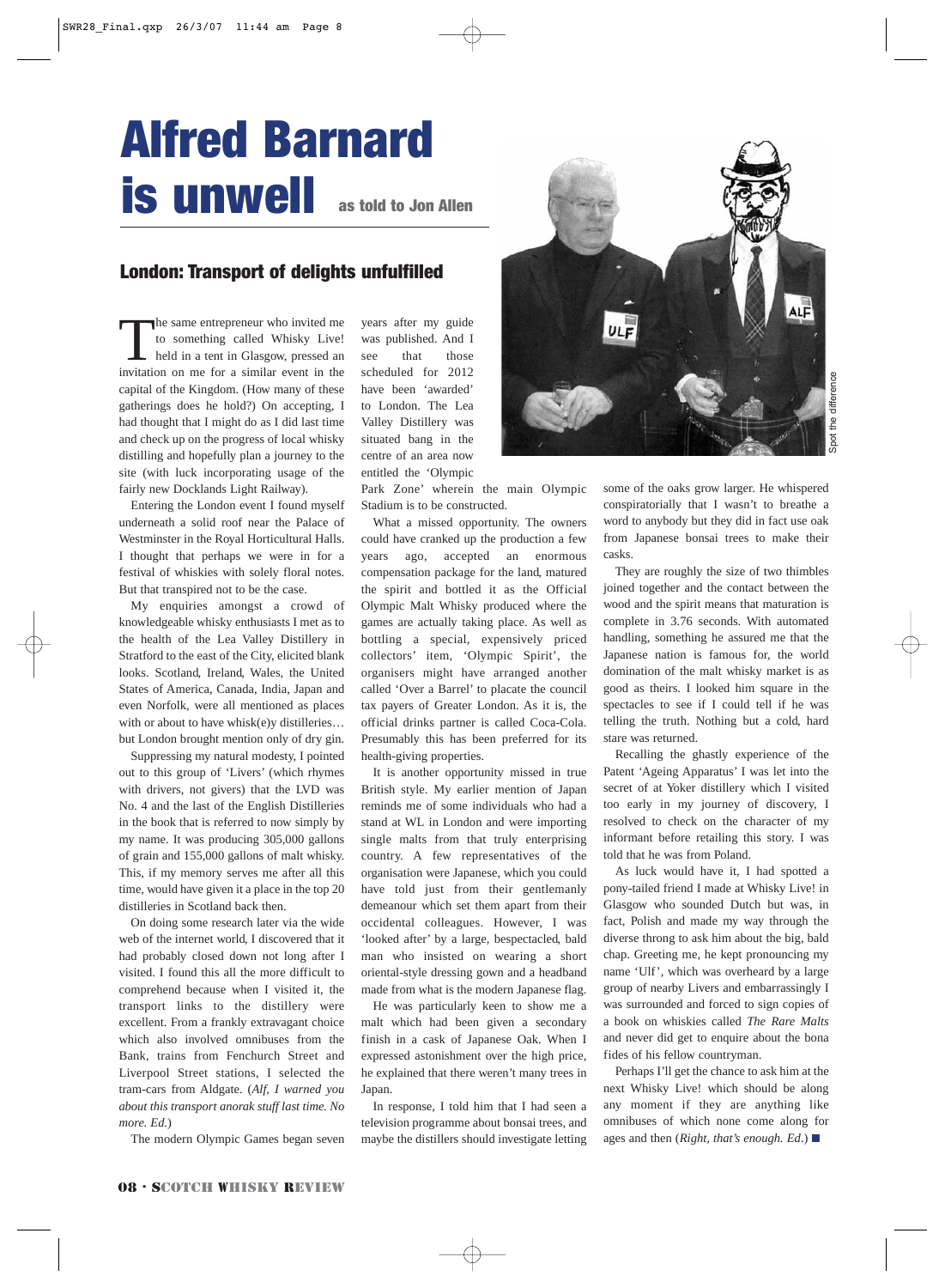## **Hot air news** Caleb Bann reports

### **The story so far….**

**Caleb Bann, our intrepid undercover report, was cast adrift from the luxury yacht Deadly Ernest whilst seeking to penetrate the Marvellous Malts Island Cruise. He landed, totally washed up (no change there, then. Ed.), on a magical island far to the west of Scotland where he infiltrated the high security screen surrounding a press conference held by the secretive Ladybrook distillery. Now read on….**

y media colleagues slowly began a desperate attempt to slit their own wrists as the presentation dragged on through the second volume of planned releases from Ladybrook. One indeed, expired in front of me from sheer boredom.

I had, however, previously engineered a cunning plan. The daily fare of these simple island folk is haggis and by collecting the skins, which I sewed together, I was able to contrive a large bag or balloon. This I arranged over the chimney of the building and, as the proceedings continued, it rapidly inflated using the plentiful supply of hot air from the conference.

To my home made dirigible I had attached a basket formed from a half barrel – this latter one of the balsa wood casks destined to form yet another ace 'finish' from the enterprising islanders. I was thus able to slip out unnoticed with the Duke of Johannesburg on one of his frequent cigarette breaks ("essential to refresh the palate, old boy" he assured me) and make my escape from the enchanted island.

I do not know for how many days I drifted in the upper atmosphere. But gradually I became aware of a host of inebriated angels arguing over a can of Special Brew, so I knew I must be in Scotland. As if in some strange dream (or nightmare) a babble of voices drifted up and, from the confusion, I began to discern that I was hovering over Edinburgh – right over the 34th Annual Conference on Viscimetry in fact.

An angry debate was in progress. A Teutonic voice commanded my attention and I hastily scribbled these words:

*"MacLean is generally well informed on matters viscimetric, indeed he may be considered to have pioneered its appreciation (at least on these shores) but he appears strangely uninformed on early studies in this field."*

*"I refer, of course, to the work of Professor Dr Markus von Straubner (1889 – 1985) of the School of Phrenology at the Leipzig Technical Institute in the days before the late European conflict – a halcyon period for middle-European studies of viscimetry. Though lost for many years behind the Iron Curtain, tantalising extracts from his personal ledgers are now available to bona fide students in the Private Reading Rooms of the Moscow State Archives."* 

*"These reveal that von Straubner may have linked the mystic spiral at the heart of viscimetry to early Germano-Celtic ritual practices and shamanic observance. If so, it may be that MacLean's hypothesis that the Romans derived their use of spiral decoration from observation of Celtic Druids can be discarded and an even earlier date for their adoption should be considered plausible".*

The speaker was Professor Nikolai Morgenstern, sometime Reader in Theoretical Structuralism in the Department of Obscurantist Linguistics at the University of Central Arkansas. But what could this strange, impassioned outburst mean? And what was it to do with whisky? Who were these malt maniacs gathered in frantic debate about the number of angels that could dance on the end of a cask?

Such questions whorled around my fevered mind - as cloudy as a glass of cask strength clearic. But emergency measures were called for. My trusty balloon was now leaking and I was losing altitude rapidly.

Fortunately, my crash landing brought into the heart of the famous Edinburgh Whisky Festival, known to its friends as the Invisible Festival. The promoters have employed the highly innovative marketing strategy of telling no-one of the existence of the event

and relying solely on telepathic messages to convey its location.

As I fell to the ground then, I was grateful for the absence of exhibitors, visitors and indeed whisky. An official rushed to my side. But not, as it transpired, to offer aid.

*"That'll be £800,"* he stated baldly.

Familiar as I am with Edinburgh's rapacious traffic wardens this seemed extravagant, even for a blimp.

*"What, for landing fees?"* I replied in some confusion.

*"No,"* he said. *"Your stand rental."*

*"But I am planning to open a distillery," I replied. "Surely that exempts me from all charges? People give me money."*

His countenance darkened.

*"You are the hot air man," he said. "Come with me. I must take you to my leader…"*

The Editor writes: At this point<br>communications with Caleb<br>Bann were interrupted, perhaps<br>lost forever. We presume be has been communications with Caleb Bann were interrupted, perhaps lost forever. We presume he has been imprisoned by the whisky festival's chief troll and dragged to his underground lair.

A ransom note is awaited, though it is unlikely to be paid.

This column may, or may not, be continued in future issues as we await news of Caleb's fate. ■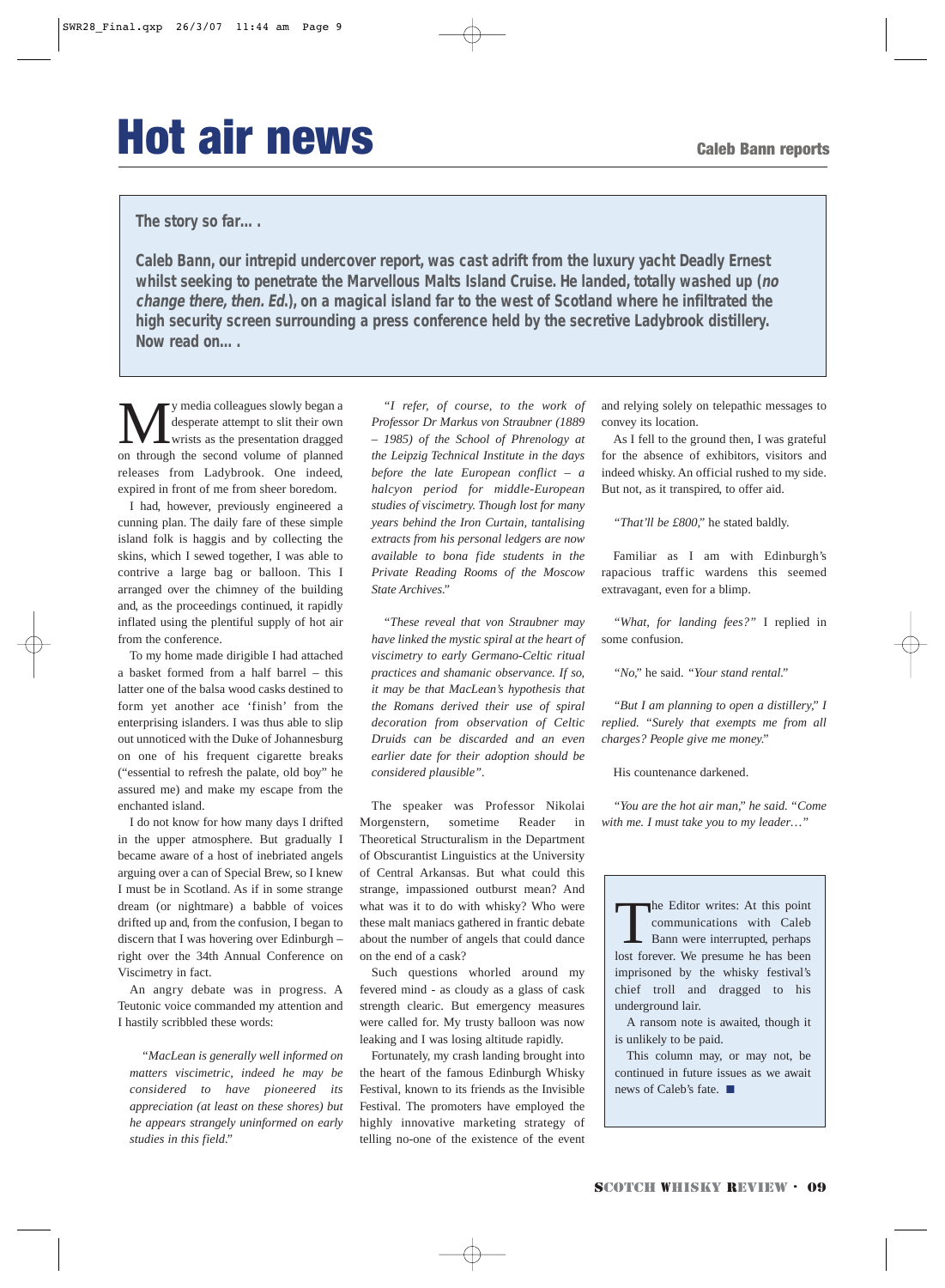



G Women and whisky is a really boring<br>
subject, you know," sighed the male<br>
whisky writer. "All been done before."<br>
When I explain it was all the Ed's idea he subject, you know," sighed the male whisky writer. "All been done before." When I explain it was all the Ed's idea, he retorts: "What a sexist pig." Well, Mr. Whisky writer, I beg to differ.

When you say it's been done before, I think you must be referring to the acknowledgement that some women drink – and even like – whisky. How very gracious of you to accept this and allow us to drink in the Gentleman's bar. If our hallowed Ed is a sexist pig, at least he is astute enough to realise that the topic is worth revisiting (unless, of course, his cruel intentions are merely ironic and he plans to mock

me by covering this page with pink hearts and flowers). As women are being patronised, and even ignored, by male whisky drinkers and distillers, there is still plenty to talk about…

If the subject of women and whisky is so passé then why, even now,

have distillers still not got the balls to directly engage with women when advertising their whiskies? Why have they failed to make them appeal to us as well as your typical golf playing, Audi-driving, forty-something, bearded professional bore? Sexism should be actively encouraged if it means discrimination by recognising that women like different things and think in different ways. If there are any whiskies out there aiming specifically at women, they haven't reached me. Sorry, I forgot... we do have some products for us laydeez – the sickly Strawberry Kiss liqueur and the bright pink Bruichladdich Flirtation. Oh, I see, we'll like them because they look pretty!!

Sorry, but are we supposed to be happy with that? Pink is an insult because not only is it bloody unimaginative, it's also screams SHALLOW CHEAP GIMMICK! What makes this more criminal is that there are women on these marketing teams who are letting the side down by coming up with this drivel. I can just imagine the press release: 'Well girls, now you can have a drink that complements your boudoir; an ideal addition to your dressing table next to life's other little essentials like lip gloss, blusher and nail

varnish.' Does this also mean men who drink a pink-hued Rosebank are camp?

The 'pink lady' products may work for Lambrini-loving young girls weaning themselves off alcopops but has the industry ever considered the fact that most women don't need whisky to be sweetened or dumbed down to enjoy it?

As women have long said, when they have needed to assure men in... (ahem) other departments, it's not what you've got but what you do with it… We don't want new products or overtly girly ones – there's enough variety among existing whiskies to please us, thank you – we just want

the marketing departments to communicate with us. Women may be less interested in the history or geeky Puritanism that blokes are so obsessed with, so why not play up the lifestyle angle with food or cocktails to make things more accessible?

We are intelligent human beings who have sophisticated palates and enjoy complex taste experiences. How about seeing some whisky advertising reflecting that and strong, female role models – sophisticated women who are confident, individual and unapologetically feminine?

Women's taste sensations are shaped by different experiences; they can bring a whole new perspective to whisky tasting so might even help men get more out of a tasting.– if their egos can handle that, of course.

What? Distillers won't do this because they are fretting about upsetting their core male drinkers by going girly? Don't worry! The old guard will pop their clogs soon enough and younger male recruits are far too metro-sexual these days to care. Of course, the whisky makers could focus purely on taste instead. Surely this is a leveller for both sexes without them having to resort to labelling the bottle pink or blue?

The trouble is that the whisky police seem bent on confining women on the flavour front too. Lowlander Glenkinchie is frequently put forward as 'the ladies malt' because it's lighter and softer and therefore apparently more suitable for delicate female beings. Do you think the wine world would ever patronise us with 'Sorry love, we don't you think you can handle a bold Australian Shiraz so why don't you stick to a light, flowery Riesling'? (*Er... yes! Ed.*)

If we drink Islay malts, we're not doing it to impress the guys and we definitely don't want a pat on the head for being brave enough to manage it without crying. It's because we like the bold flavours, funnily enough. Same goes for cask strength. We know we have water and are not afraid to use it. The real shame is that I'm only speaking for the most individual and confident women here. The current message to the average women is still 'it's too strong and you won't like it'.

The whisky companies are the ones who have created these constraints and stereotypes, the ones who've maintained them, therefore it's in their hands to break them down (again). If all else above fails to convince the distillers that they are missing a trick, I appeal to their wallets. Whisky is a business after all, isn't it? If I can fritter £500 on a handbag without a second thought, just think of all the disposable income I have to spend on whisky! Who are the ones doing the shopping and actually remembering to buy gifts on special occasions? Clue: they ain't usually male. Is business so hunky dory that they'd happily do themselves out of potential sales for half the population, damn it? I wish they'd wake up and smell the roses.

Just days after I finish putting rant to paper, the most timely news story appears. Aha! What have we here? The Macallan is launching Amber, a whisky liqueur aimed at 'upmarket' laydeez? It looks like a perfume bottle and is flavoured with maple and pecan?! MAPLE AND BLOODY PECAN! Pass the bucket! This certainly hands me a very big piece of wood to stoke my fire of rage. And boy, does it prove I'm right! Give me a brick wall to bang my head against.

For now it's a trial launch in the US, so the lights are currently on amber for Amber but I sincerely hope that it bombs and the lights for go-ahead turn red or otherwise I will with fury!

What is The Macallan thinking anyway?

Not only is only watering down the whisky, but also the brand's quality values and consumer respect along with it – male or female. To quote a line from *Pretty Woman*: "Big mistake. Big, big mistake." ■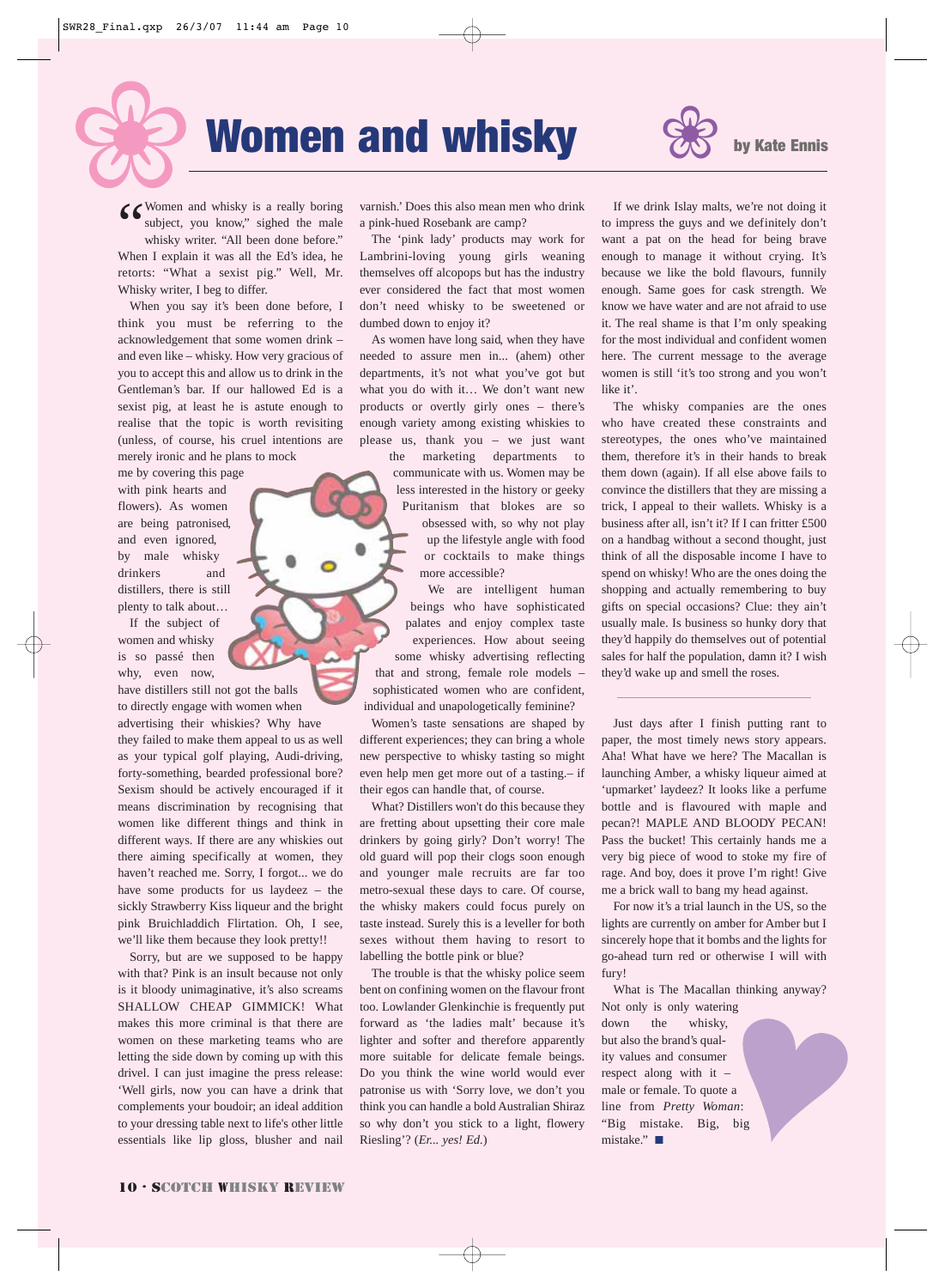## Geoff Palmer

**Geoff Palmer is Professor Emeritus at Heriot Watt University in Edinburgh. During four decades of academic achievement he made a major contribution to the development of grain science and forged strong links with the Scotch whisky industry, earning its respect, affection, and an OBE in the process.**

### **SWR: Please tell us something about your background.**

*I was born in Jamaica, which was discovered by Christopher Columbus in 1494, the same year as the first written record of Scotch whisky. Maybe I was destined for the Scotch whisky industry – it was providence! My mother left when I was eight years old to come to Britain and work, and I joined her when I was almost 15. I hadn't had much formal education up till then. My mother had plans for me to work, but thankfully for me I wasn't allowed to as I wasn't 15, so I was sent to the local Secondary Modern School in Highbury, London. I was there for six months and I played cricket during the summer, being picked for the London Schoolboys team. I was the first pupil not from a grammar school to be selected for the team. Then I was head-hunted by the headmaster of Highbury Grammar, who was short of a decent cricketer. I was very good at scripture, because back in Jamaica I'd been to Sunday School three times a day, but I wasn't much use at anything else for a grammar school. This proved a little difficult, but they had to keep me for the cricket team! Eventually I did learn physics and chemistry, and my biology was quite good. I got a few O levels and two A levels.*

### **SWR: So what did you do after you left school?**

*Queen Elizabeth College at London University was looking for a junior lab technician, and I was interviewed for the job by Professor Garth Chapman. My full name was Godfrey Henry Oliver Palmer, but*



*Professor Chapman said "Look, I haven't got a lot of time. Can I call you Geoff? If so, you've got the job." He thought Godfrey was a bit much for a junior lab technician. I said yes, and I've been Geoff ever since. I got two more A levels and some more O levels by studying on days off, until I had the requisite number for university. But universities hadn't taken immigrants before, and they wanted me to register as an overseas student – which, of course, I wasn't. Professor Chapman finally got me into Leicester, where I took Honours in Botany. When I graduated I went back to London, and turned up at the Labour Exchange in Seven Sisters Road. I told them I had a degree in botany, and they gave me the choice of working in a bookmaker's shop*

*or a restaurant peeling potatoes. I chose that, as I felt potatoes were closer to botany than a bookmaker's!*

### **SWR: But presumably you managed to escape?**

*Well, I was there for a few months, peeling potatoes and finally being promoted to fish cook. Then I saw an advert for someone to do a PhD on barley at Heriot Watt University in Edinburgh. It was Christmas 1964 and I was interviewed by Professor Anna MacLeod. It was a short interview, but at the end she said she'd take me. She told me there were two reasons for this. "Firstly, while I was talking*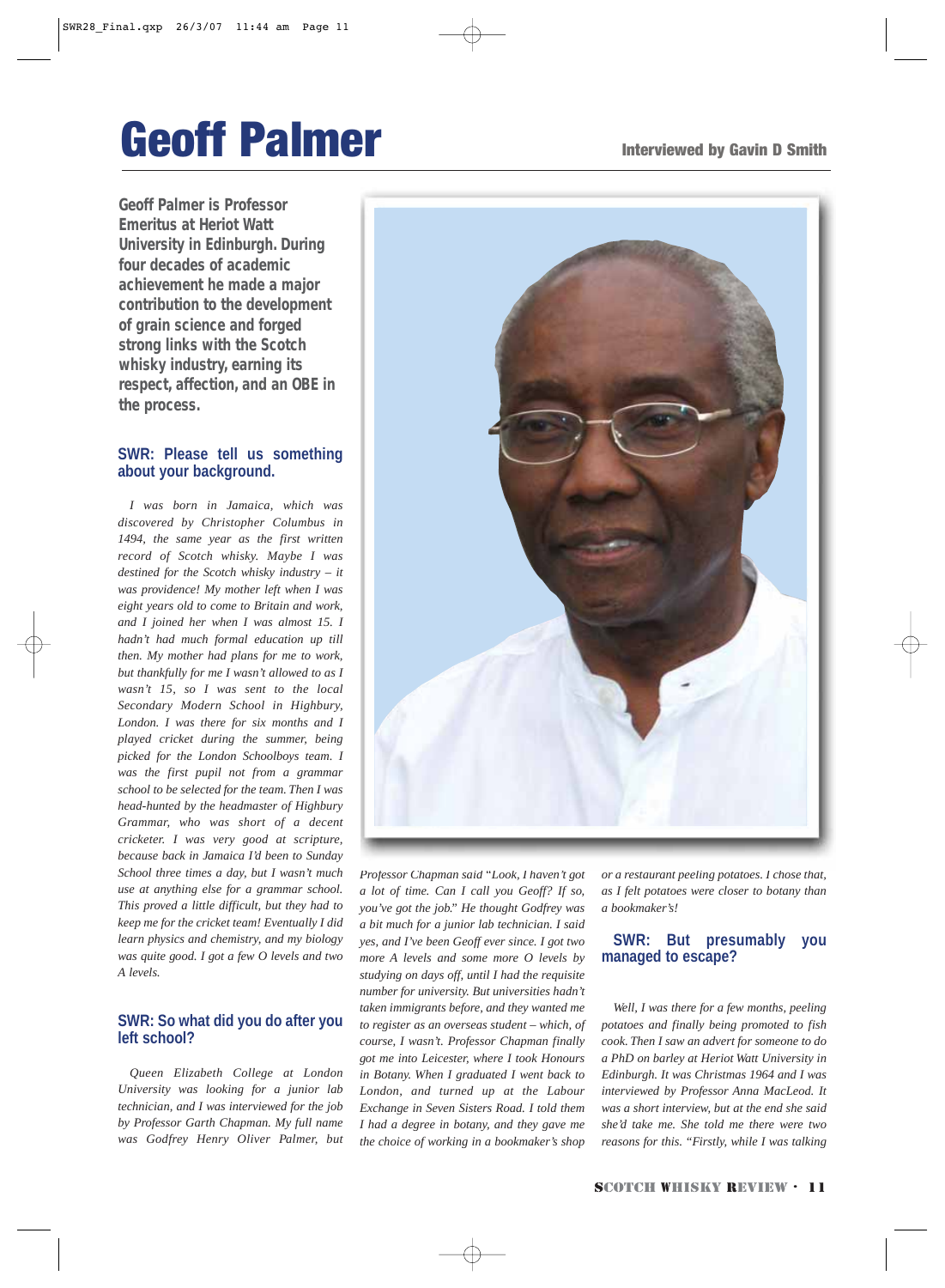

*you seemed to be looking out of the window, and I hate keen people. Secondly, as far as I can discern, you don't look English!" I think in reality she'd looked at my record during the past few years and thought I deserved a chance. The period while I was at Heriot Watt from 1964 to 1968 really introduced me to the Scotch whisky industry.*

### **SWR: Was a West Indian scientist made welcome by a somewhat conservative whisky establishment?**

*Anna was a woman who was well regarded by the industry, although it was male dominated, and she dragged this* 

*West Indian around with her. An odd pair. Once it appeared that I was doing work that was for the benefit of the distillers they accepted me, and I never experienced any difficulties. What mattered was what I was doing.*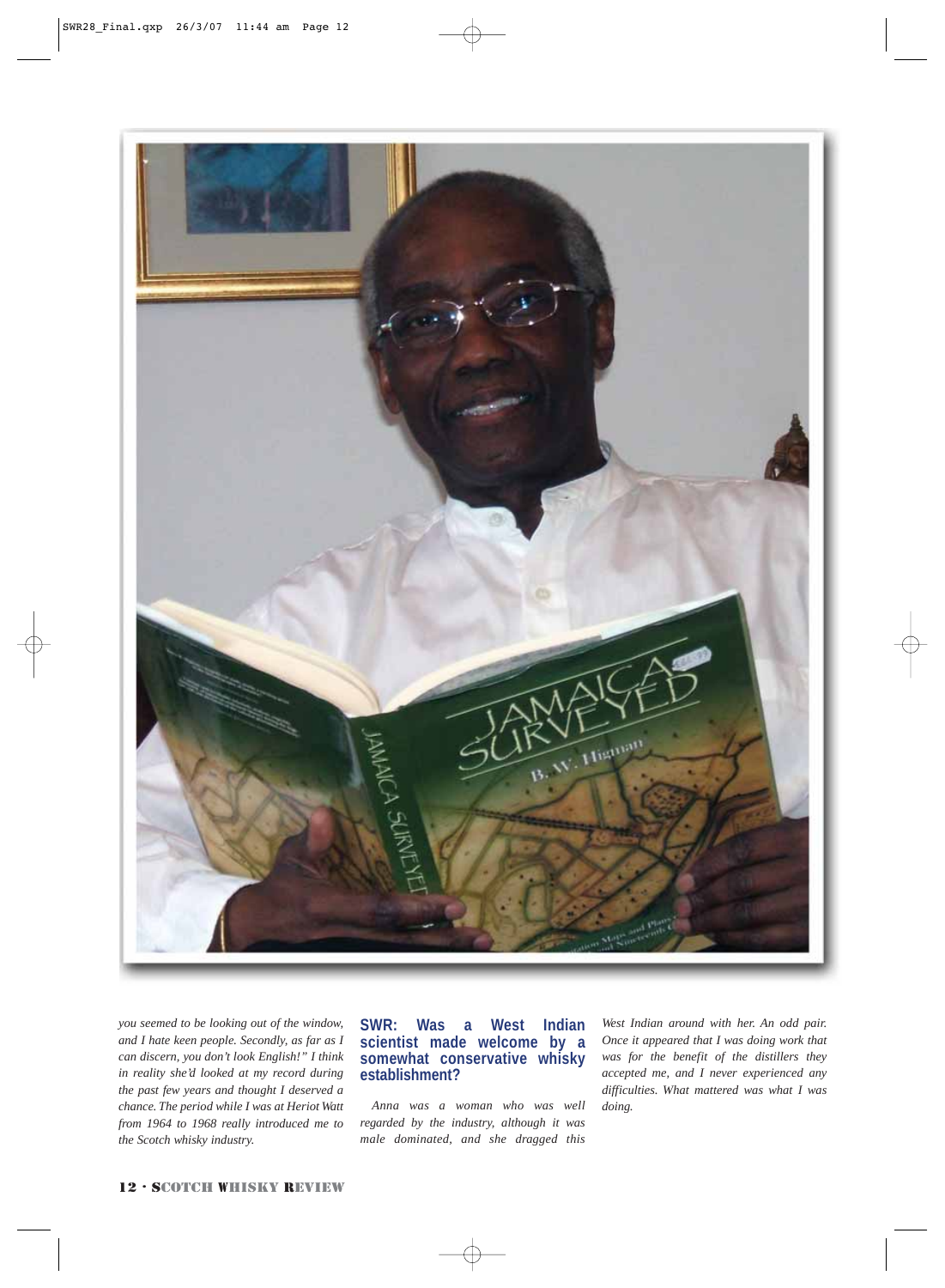### **SWR: So just what were you doing?**

*Golden Promise was the great malting barley of that era, and basically I was trying to define just how barley worked. I took photos to give a visual explanation of how grain worked. Then in 1968 I left Edinburgh and went to the Brewing Research foundation at Nutfield in Surrey. It had close links to the old Distillers Company Ltd. We developed micro-malting trials to predict the performance of various varieties of malting barley in terms of yield and so forth. I developed an abrasion process there which accelerated malting and I also used the electron microscope that had just been introduced to show inside barley and malt to help explain how and why it functioned. Then in 1977 I returned to Heriot Watt as a lecturer and my close working relationships with the whisky industry began in earnest.* 

### **SWR: How was that?**

*I did distilling courses for most of the companies in order to improve knowledge of the processes of whisky making, and I was one of the founders of the Chivas Academy in 1993. We brought in people from marketing and sales all over the world, brought them back to Scotland for a week-long course to teach them about how whisky is made. I'm very proud of the work I did for the Academy. I've been asked back to act as course leader this year for the whisky courses Chivas now runs at The Glenlivet distillery.*

### **SWR: As an expert on grain, tell us why malted barley is so good for making whisky, and what do different barley varieties contribute to the flavour of whisky?**

*I think it's partly tradition that Scotch whisky is distilled using malted barley. It always has been! And barley is a cereal that grows well in the Scottish climate. It is used for both its flavour and its processing ability. You need a malted cereal, and barley is the most effective of them all. It contains all the enzymes you need, as well as all the nutrition and flavour compounds. No other cereal carries all these. It's a unique raw material, though I'm sure it was stumbled on by accident. As for barley varieties, various distilleries use different varieties and the result isn't actually all that different, provided the barley is always malted properly. Still design and maturation*  *practices are the two dominant aspects of whisky making. The evidence for significant differences from barley varieties simply is not there.*

### **SWR: What exactly has science contributed to the whisky industry? What was wrong with the old ways of trusting largely to instinct and experience?**

*Science has been important in telling the industry about the malt quality and spirit yield potential. We were able to help a lot with processing efficiency. What science does is allow you to make more informed and conscious decisions. It can make what you do more cost effective. And there is a myth about 'the good old days.' Nobody ever talks about 'the good old dentists,' for example! Human memory is a very defective instrument. Whisky has never been better than it is today. Control is much better. There's no point in having a brand if you think inconsistency is great. Consistency is now very good.* 

### **SWR: So whisky has gained in consistency, but have we inevitably lost character and individuality as a result?**

*I don't think we've lost a lot of character. By character, do you mean variability? The character is in each individual brand, and you can't have variability in a brand. You don't want one batch of whisky to taste like Highland Park and the next like The Macallan. That's not character – that's just bad distilling!* 

### **SWR: So you don't believe whisky has become more homogenised than it used to be?**

*No, I don't. There are still lots of differences out there between whiskies. The differences are as great as they've ever been, and consistency actually means each brand is always exactly what it says it is. The differences between them are pretty constant, and really clearer than ever.* 

### **SWR: What can't science do for the whisky industry? Are there still aspects beyond the scientists' reach?**

*In terms of flavour, science will probably never wholly explain things. You can have*

*'fingerprinting' of brands, but when it comes to saying what makes Highland Park taste like Highland Park, or Macallan taste like Macallan, 'the machine' can't do it. The inter-relationship between flavours that people have can't be done by 'the machine.' It can only pick up individual components, it can't inter-relate them as people can.* 

### **SWR: What is your view on the snobbery attached to malts compared to blends?**

*At Heriot Watt my students switched off when I started to talk about blends, but perked up when I talked about malts. To convince them their perception was prejudicial I'd make them do a blind 0 sampling of malts and blends, and they didn't do well at differentiating between them. We should beware the concept of purity. We are led to believe that 'pure wool' is best, for example. But 'purity' in terms of race has got us into a lot of trouble. And around 93 per cent of the market is still for blended whisky, don't forget. A little old lady in Edinburgh once invited me to her house and told me that her late husband had made her drink malt whisky, and actually she preferred blends. She asked if I would swap all his bottles of malt for blends, and I was happy to do that. So don't store up whisky. Drink it before you die, because otherwise your wife will give it to your friends and neighbours when you've gone!*

### **SWR: Which whiskies are your personal favourites?**

*The whisky I like best is the one I don't have to pay for. Whisky should be drunk in terms of mood. On a cold, rainy day I'd drink a heavier whisky than on a fine summer's day. Any good whisky drinker should have more than one bottle in the cupboard. On some occasions blends are definitely preferable to malts. A piece in the Independent newspaper recently listed 'The Ten Best Whiskies' on the market, and I find that quite annoying. What criteria did they use? I think that damages the industry. It's almost price related. What they were really saying by their selection was that if you buy whisky over £23 it will be good, and anything cheaper is poor. A few years ago I was asked to go to Japan for three months to do work at Kyoto University, in association with Suntory, and the Principal gathered everyone to meet me. In front of the whole university,*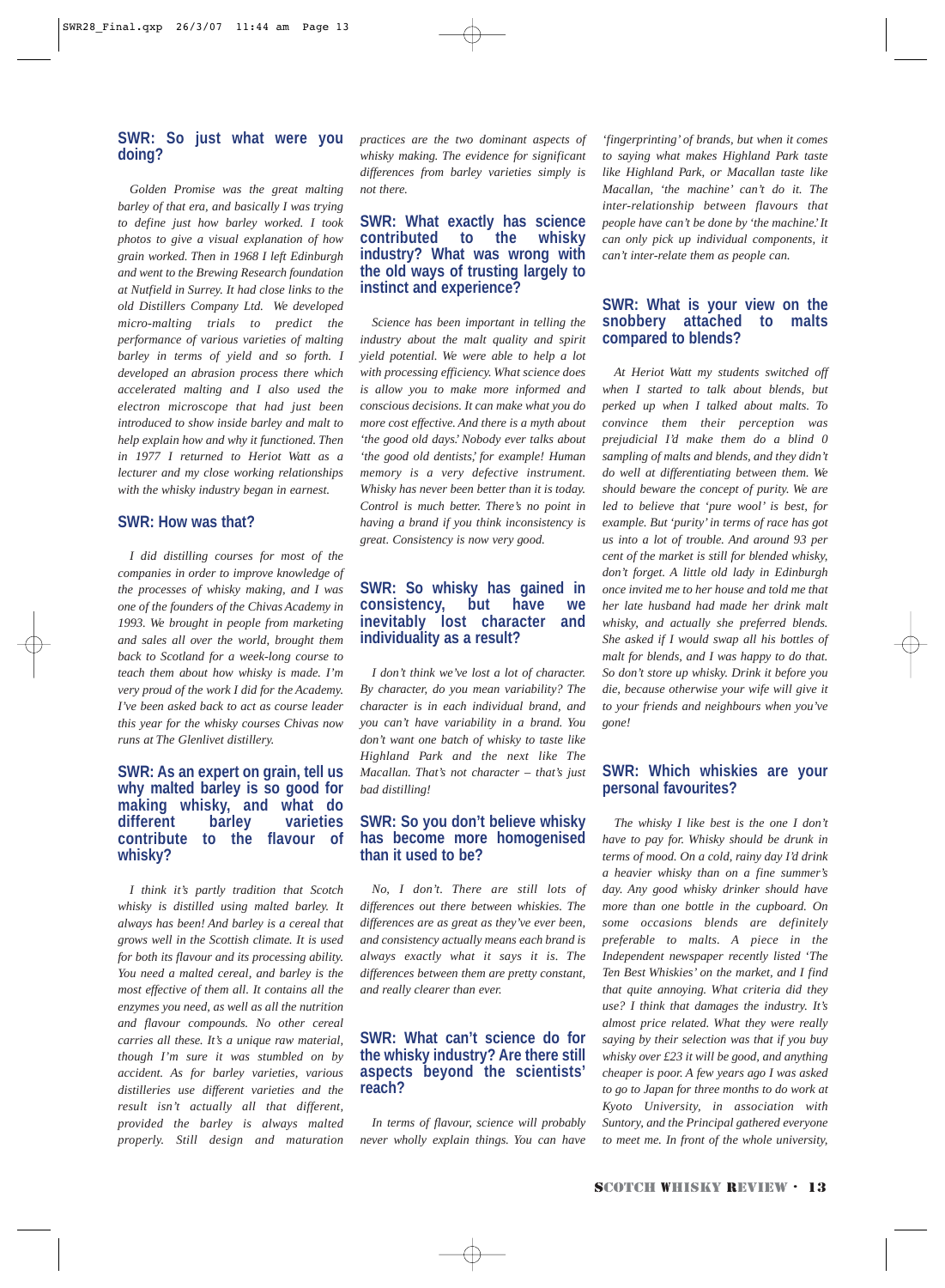*all the professors, he asked me one question. "What's the best whisky in the world?" At first I froze, then finally said "Every distiller tries to make the best whisky he can. There are over 100 brands of malts in Scotland at present, so you'll just have to drink them all to discover your favourite."*

### **SWR: What thoughts do you have on how to drink whisky?**

*A senior whisky company executive was talking at the Whisky Heritage Centre in Edinburgh a while ago to a well-heeled audience. He told them that whisky in Spain is very popular with Coca Cola. Cue lots of uneasy shifting in seats. At the end he was asked how dare his company encourage this? You should only ever add water to whisky. He replied to the effect that if you buy a bottle of our whisky you can drink it any way you like. And it brings in consumers who might not otherwise drink whisky at all. I very much agree with that.* 

### **SWR: You retired from Heriot-Watt University in 2005, so what currently occupies your time?**

*You know, I'm having such a good time, I*

*can't actually remember when I retired! I'm doing a lot of community work and a little bit for the whisky industry. I'm on the board of Hanover Housing, which provides accommodation for older and disabled people, honorary president of Edinburgh & Lothians Racial Equality Council, and I do work for the Scottish Prison Service. I was asked to give a talk about alcohol at Polmont young Offenders Institute, and the first question I was asked was how to make hooch. I told them that wasn't on the Heriot Watt curriculum. I give quite a few lectures on Scotch whisky and on ethnic foods, and I write, having produced two novelettes in the past. I've also written about the slave trade.* 

### **SWR: On the subject of writing, I believe you're an aficionado of Robert Burns?**

*It's not too widely known, but Robert Burns wanted to go to Jamaica in 1786, he was ready to go when his volume of poems started to sell, so he changed his mind and stayed in Scotland. In fact, he applied to go three times. It was a chance to make his fortune. Burns being the perceptive man he was, maybe knew there was ganja there long before Bob Marley! His poem John Barleycorn has not just a philosophical*



*aspect, but it's also a very accurate description of whisky-making. To me, whisky is "…a cup o' kindness," as Burns wrote in Auld Lang Syne. My wish for the Scotch whisky industry is summed up in the last verse of John Barleycorn:*

*"Then let us toast John Barleycorn Each man a glass in hand; And may his great posterity Ne'er fail in old Scotland!"*

**SWR: Thank you very much.** ■

### **RAY SNYDE Whisky Guru By Jon Allen**

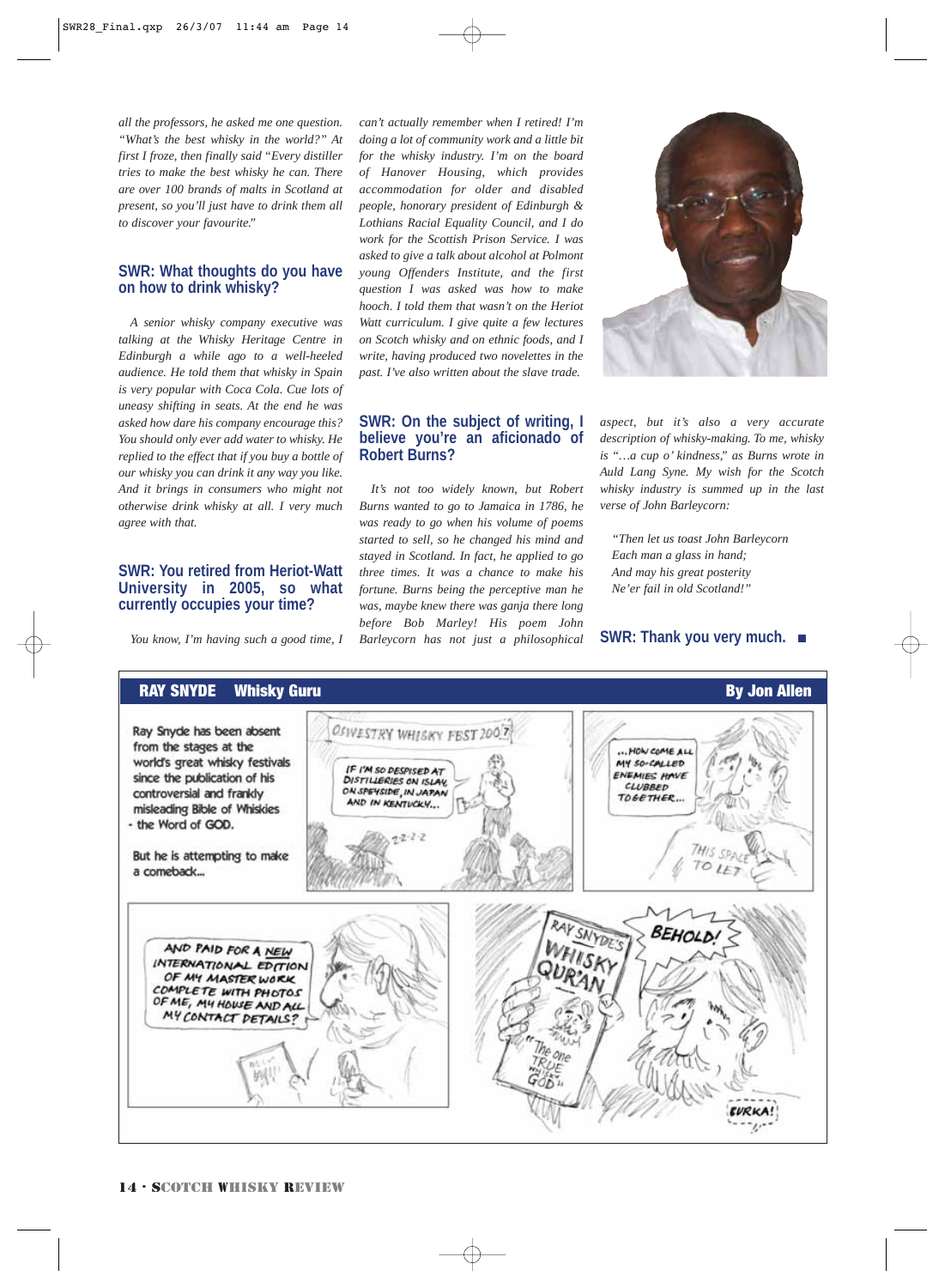## Hauf-hingit Erchie MacPhunn of Dripp Charles MacLean

### The true story behind the brand

Archibald MacPhunn of Dripp<br>
shore of Loch Fyne, Argyll, during<br>
shore of Loch Fyne, Argyll, during (sic) lived close to the hamlet of Strachur on the the middle years of the 18th Century. His family was one of the most ancient in mid-Argyll – an ancestor had entertained Mary, Queen of Scots, during her progress through the West Highlands in 1563 – but by Archie's day the family had fallen upon hard times. So much so that McPhunn augmented his meagre income by sheep and cattle rustling.

In these rough days, this practice was common, indeed it came close to being a duty, so long as you didn't steal from family or friends.

McPhunn owned a sizeable, flat-bottomed boat, and his tactic was to run ashore under cover of darkness on any of the many sea-lochs which grace this part of the world, drive as many beasts he could down to the shore and aboard his boat, then carry them back to mingle with his own stock at Dripp.

For some years, all went well, then MacPhunn became over-bold. He stole too many sheep from too many neighbours. He sold them too near home, too soon after he had acquired them and without removing distinguishing marks. Worse, it is likely that he killed a man on one of his midnight escapades.

A warrant was issued for his arrest, He was taken to Inveraray, tried and sentenced to be "hanged by the neck until he was dead". The sentence was carried within viewing distance of Loch Fyne Whiskies, on a busy day for the hangman, who had to dispatch a couple of other criminals at the same time. This turned out to be significant…

As well as the staff of LFW, the sad event was watched by Lady MacPhunn of Dripp, who was there to collect the body for burial. Assisted by loyal henchmen, the body, wrapped in a plaid, was laid in the stern of MacPhunn's boat, while the stalwart oarsmen made their slow passage across Loch Fyne to Strachur. To add to the poignancy of the scene, Lady MacPhunn was suckling a



baby as she stared mournfully at the child's late father, and contemplated a life of widowhood…

But lo! What is this? The flicker of an eyelid? Surely just a trick of the light. But now the body seems to give a shudder. A resourceful woman, Lady MacPhunn snatches up the flask of whisky that no Highlander leaves home without and mixes a little with her own breast-milk in the boat's bailer (some say it was a silver cup, but I doubt this). Raising her husband's head she forces a little of the liquid between his lips. Now his eyes open. He mouths the words 'uisge beatha' and drinks deeply.

By the time they reach Strachur, where friends and family are gathered for the funeral feast, Archie MacPhunn is fully revived, and since you cannot be hanged twice for the same crime, he was able to enjoy a ripe old age, known far and wide as 'hauf-hingit Erchie' (i.e. 'half-hanged Archie') and proud to display the rope burns on his neck to interested visitors. He was buried at last in Strachur kirkyard, alongside his loyal wife, under the simple inscription "The Burial Place of the MacPhunns of Dripp".

The whisky used to revive MacPhunn was not, as you might think, the excellent Loch

Fyne Blend. It was made by MacPhunn himself.

My kinsman, the late Sir Fitzroy Maclean, laird of Strachur and owner of the legendary Creggan's Inn, nearby, registered the brand name in 1987 and offered 'Old MacPhunn' Single Malt to his guests – a mighty, heavily sherried single cask which, I think, came from Blair Athol Distillery.

Now his son and heir, my namesake Charlie Maclean (properly, Sir Charles Maclean of Dunconnel, Bart.) is planning to revive the brand, assisted by myself, and by the well-known whisky fish, Richard Joynson of Loch Fyne Whiskies.

Watch this space.

Charlie and I are often confused. He is also a writer of books – I am registered in the British Library Catalogue with his date of birth. The Russian edition of his classic thriller *The Watcher* has a photo of me on its back cover as 'The Author'. And, to further muddy the waters, he was the founder of The Walrus Club, long before I became known in these pages as 'The Walrus of Whisky'.  $\Box$